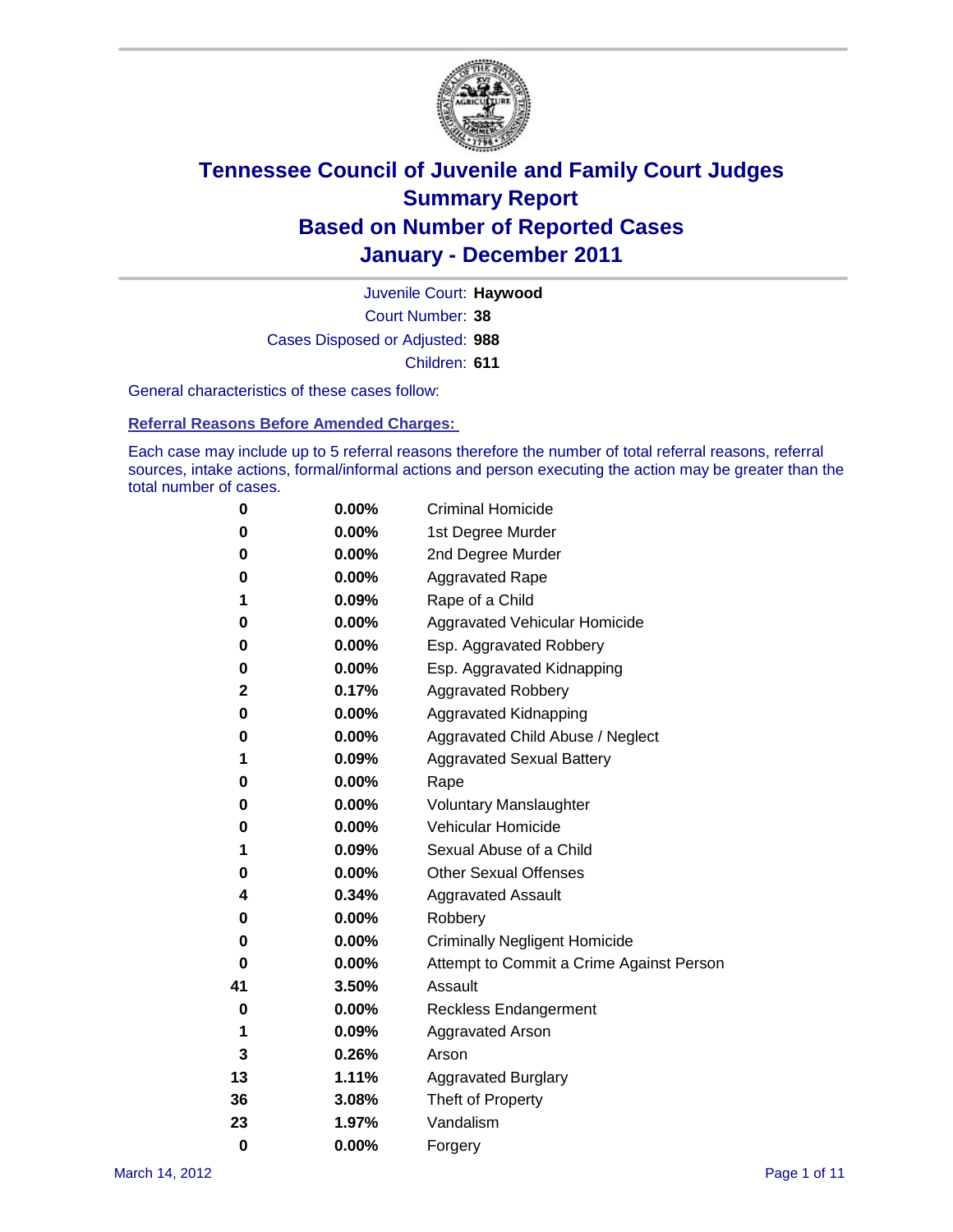

Court Number: **38** Juvenile Court: **Haywood** Cases Disposed or Adjusted: **988** Children: **611**

#### **Referral Reasons Before Amended Charges:**

Each case may include up to 5 referral reasons therefore the number of total referral reasons, referral sources, intake actions, formal/informal actions and person executing the action may be greater than the total number of cases.

| 0  | 0.00% | <b>Worthless Checks</b>                                     |
|----|-------|-------------------------------------------------------------|
| 0  | 0.00% | Illegal Possession / Fraudulent Use of Credit / Debit Cards |
| 18 | 1.54% | <b>Burglary</b>                                             |
| 4  | 0.34% | Unauthorized Use of a Vehicle                               |
| 3  | 0.26% | <b>Cruelty to Animals</b>                                   |
| 0  | 0.00% | Sale of Controlled Substances                               |
| 3  | 0.26% | <b>Other Drug Offenses</b>                                  |
| 12 | 1.03% | <b>Possession of Controlled Substances</b>                  |
| 4  | 0.34% | <b>Criminal Attempt</b>                                     |
| 0  | 0.00% | Carrying Weapons on School Property                         |
| 9  | 0.77% | Unlawful Carrying / Possession of a Weapon                  |
| 3  | 0.26% | <b>Evading Arrest</b>                                       |
| 0  | 0.00% | Escape                                                      |
| 0  | 0.00% | Driving Under Influence (DUI)                               |
| 5  | 0.43% | Possession / Consumption of Alcohol                         |
| 3  | 0.26% | Resisting Stop, Frisk, Halt, Arrest or Search               |
| 0  | 0.00% | <b>Aggravated Criminal Trespass</b>                         |
| 1  | 0.09% | Harassment                                                  |
| 0  | 0.00% | Failure to Appear                                           |
| 0  | 0.00% | Filing a False Police Report                                |
| 0  | 0.00% | Criminal Impersonation                                      |
| 14 | 1.20% | <b>Disorderly Conduct</b>                                   |
| 1  | 0.09% | <b>Criminal Trespass</b>                                    |
| 0  | 0.00% | <b>Public Intoxication</b>                                  |
| 0  | 0.00% | Gambling                                                    |
| 20 | 1.71% | <b>Traffic</b>                                              |
| 6  | 0.51% | <b>Local Ordinances</b>                                     |
| 0  | 0.00% | Violation of Wildlife Regulations                           |
| 0  | 0.00% | Contempt of Court                                           |
| 32 | 2.74% | Violation of Probation                                      |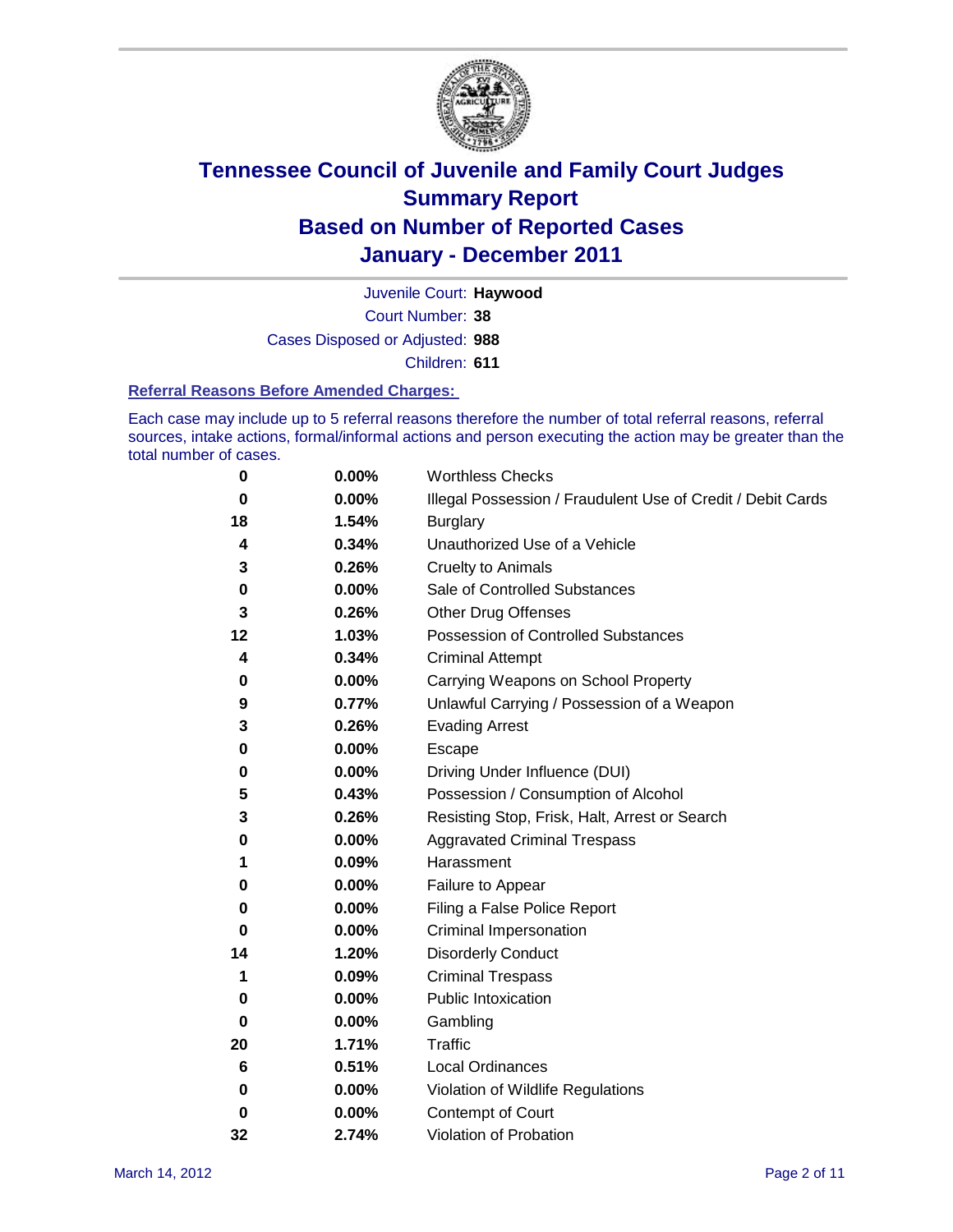

Court Number: **38** Juvenile Court: **Haywood** Cases Disposed or Adjusted: **988** Children: **611**

#### **Referral Reasons Before Amended Charges:**

Each case may include up to 5 referral reasons therefore the number of total referral reasons, referral sources, intake actions, formal/informal actions and person executing the action may be greater than the total number of cases.

| 778<br>0     | 66.50%<br>0.00%   | <b>Child Support</b><br><b>Request for Medical Treatment</b> |
|--------------|-------------------|--------------------------------------------------------------|
| 55           | 4.70%             | Paternity / Legitimation                                     |
| $\bf{0}$     | 0.00%             | Visitation                                                   |
| 10           | 0.85%             | Custody                                                      |
| 0            | 0.00%             | <b>Foster Care Review</b>                                    |
| 3<br>0       | 0.26%<br>$0.00\%$ | <b>Judicial Review</b><br><b>Administrative Review</b>       |
| 0            | 0.00%             | Violation of Informal Adjustment                             |
| 0            | 0.00%             | <b>Violation of Pretrial Diversion</b>                       |
| 0            | 0.00%             | Termination of Parental Rights                               |
| 38           | 3.25%             | Dependency / Neglect                                         |
| 0            | 0.00%             | <b>Physically Abused Child</b>                               |
| 0            | 0.00%             | Sexually Abused Child                                        |
| $\mathbf{2}$ | 0.17%             | Violation of Curfew                                          |
| 0            | 0.00%             | Violation of a Valid Court Order                             |
|              | 0.09%             | Possession of Tobacco Products                               |
| 0            | 0.00%             | Out-of-State Runaway                                         |
| $\bf{0}$     | 0.00%             | In-State Runaway                                             |
| 6            | 0.51%             | Truancy                                                      |
| 8            | 0.68%             | <b>Unruly Behavior</b>                                       |
| 4            | 0.34%             | Violation of Aftercare                                       |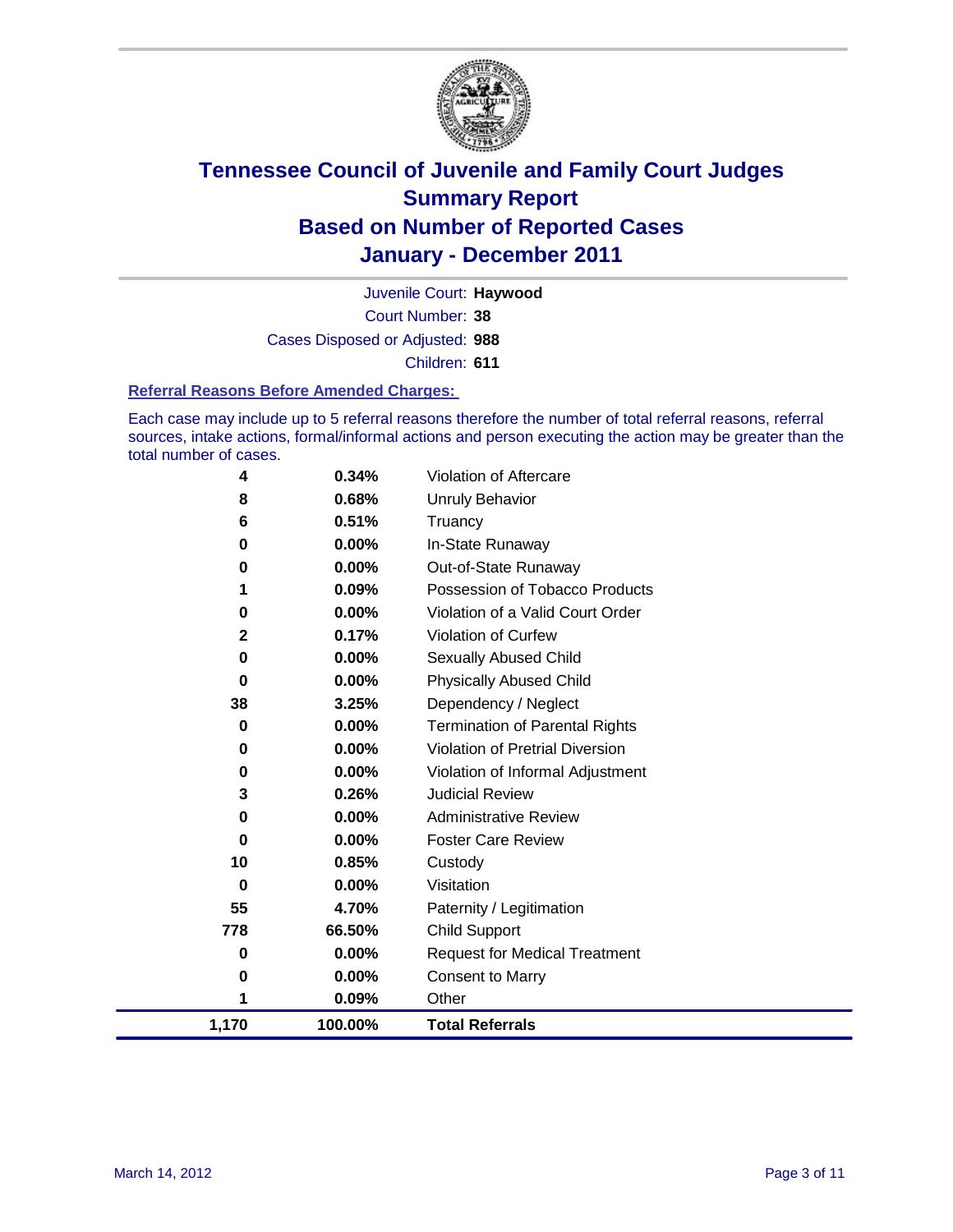

| 1,170                      | 100.00%                         | <b>Total Referral Sources</b>     |  |
|----------------------------|---------------------------------|-----------------------------------|--|
| 0                          | 0.00%                           | Other                             |  |
| 0                          | 0.00%                           | Unknown                           |  |
| 0                          | 0.00%                           | Hospital                          |  |
| 0                          | $0.00\%$                        | Child & Parent                    |  |
| 31                         | 2.65%                           | Victim                            |  |
| $\mathbf{2}$               | 0.17%                           | <b>Other Court</b>                |  |
| 0                          | $0.00\%$                        | Social Agency                     |  |
| 31                         | 2.65%                           | <b>Court Staff</b>                |  |
| 828                        | 70.77%                          | <b>District Attorney's Office</b> |  |
| 4                          | 0.34%                           | <b>Other State Department</b>     |  |
| 45                         | 3.85%                           | <b>DCS</b>                        |  |
| 0                          | $0.00\%$                        | <b>CSA</b>                        |  |
| 6                          | 0.51%                           | School                            |  |
| 0                          | 0.00%                           | Self                              |  |
| 7                          | 0.60%                           | <b>Relatives</b>                  |  |
| 11                         | 0.94%                           | Parents                           |  |
| 205                        | 17.52%                          | <b>Law Enforcement</b>            |  |
| <b>Referral Sources: 1</b> |                                 |                                   |  |
|                            |                                 | Children: 611                     |  |
|                            | Cases Disposed or Adjusted: 988 |                                   |  |
|                            | Court Number: 38                |                                   |  |
|                            |                                 | Juvenile Court: Haywood           |  |
|                            |                                 |                                   |  |

### **Age of Child at Referral: 2**

| 611 | 100.00% | <b>Total Child Count</b> |  |
|-----|---------|--------------------------|--|
| 0   | 0.00%   | <b>Unknown</b>           |  |
| 38  | 6.22%   | Ages 19 and Over         |  |
| 73  | 11.95%  | Ages 17 through 18       |  |
| 77  | 12.60%  | Ages 15 through 16       |  |
| 63  | 10.31%  | Ages 13 through 14       |  |
| 42  | 6.87%   | Ages 11 through 12       |  |
| 318 | 52.05%  | Ages 10 and Under        |  |
|     |         |                          |  |

<sup>1</sup> If different than number of Referral Reasons (1170), verify accuracy of your court's data.

<sup>2</sup> One child could be counted in multiple categories, verify accuracy of your court's data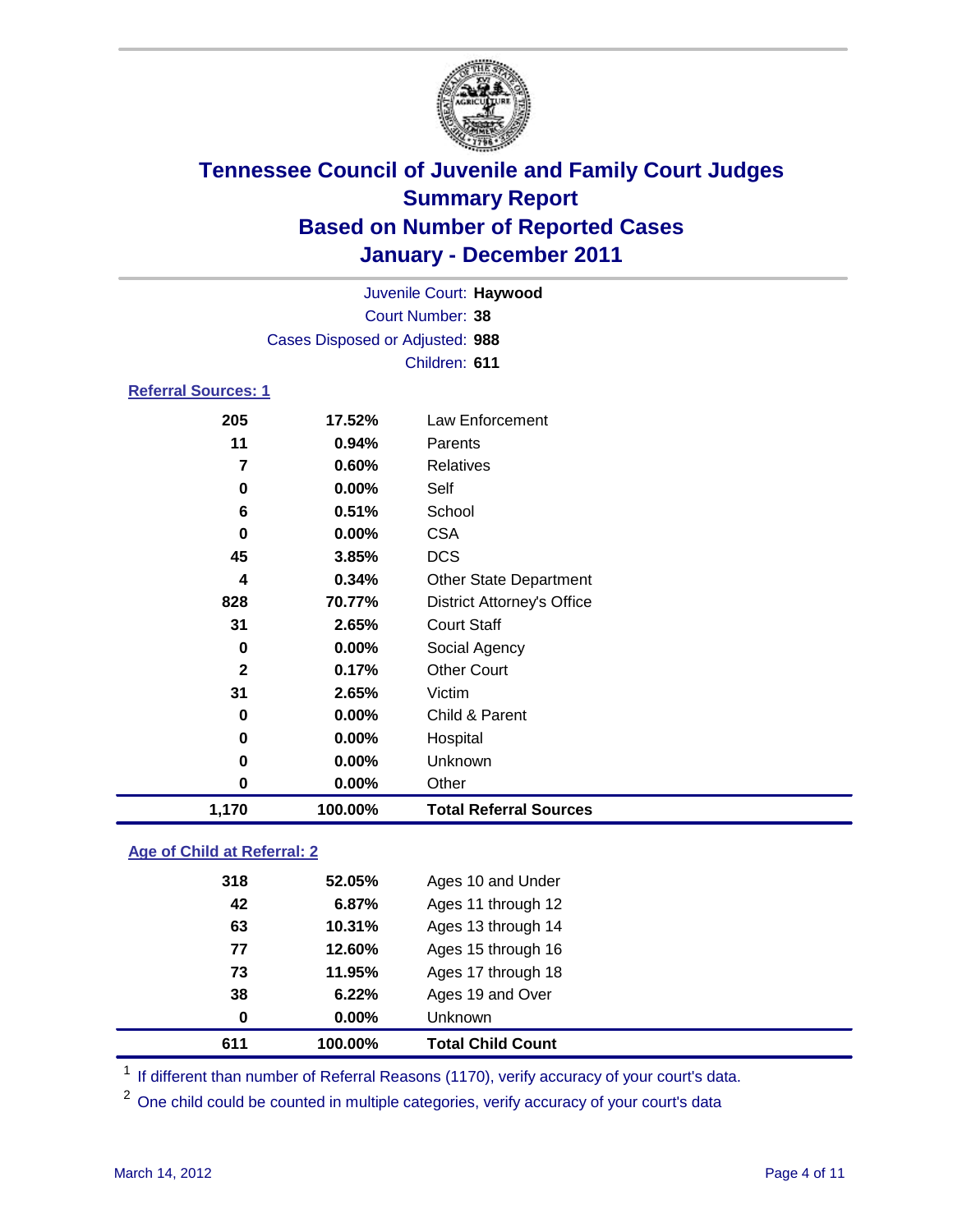

| Juvenile Court: Haywood                 |                                 |                          |  |  |  |
|-----------------------------------------|---------------------------------|--------------------------|--|--|--|
| Court Number: 38                        |                                 |                          |  |  |  |
|                                         | Cases Disposed or Adjusted: 988 |                          |  |  |  |
|                                         |                                 | Children: 611            |  |  |  |
| Sex of Child: 1                         |                                 |                          |  |  |  |
| 332                                     | 54.34%                          | Male                     |  |  |  |
| 279                                     | 45.66%                          | Female                   |  |  |  |
| $\mathbf 0$                             | 0.00%                           | Unknown                  |  |  |  |
| 611                                     | 100.00%                         | <b>Total Child Count</b> |  |  |  |
| Race of Child: 1                        |                                 |                          |  |  |  |
| 101                                     | 16.53%                          | White                    |  |  |  |
| 503                                     | 82.32%                          | African American         |  |  |  |
| 0                                       | 0.00%                           | Native American          |  |  |  |
| $\mathbf 0$                             | 0.00%                           | Asian                    |  |  |  |
| $\overline{7}$                          | 1.15%                           | Mixed                    |  |  |  |
| $\mathbf 0$                             | 0.00%                           | Unknown                  |  |  |  |
| 611                                     | 100.00%                         | <b>Total Child Count</b> |  |  |  |
| <b>Hispanic Origin: 1</b>               |                                 |                          |  |  |  |
| 8                                       | 1.31%                           | Yes                      |  |  |  |
| 603                                     | 98.69%                          | No                       |  |  |  |
| $\mathbf 0$                             | 0.00%                           | Unknown                  |  |  |  |
| 611                                     | 100.00%                         | <b>Total Child Count</b> |  |  |  |
| <b>School Enrollment of Children: 1</b> |                                 |                          |  |  |  |
| 408                                     | 66.78%                          | Yes                      |  |  |  |
| 203                                     | 33.22%                          | <b>No</b>                |  |  |  |
| $\mathbf 0$                             | 0.00%                           | Unknown                  |  |  |  |
| 611                                     | 100.00%                         | <b>Total Child Count</b> |  |  |  |

One child could be counted in multiple categories, verify accuracy of your court's data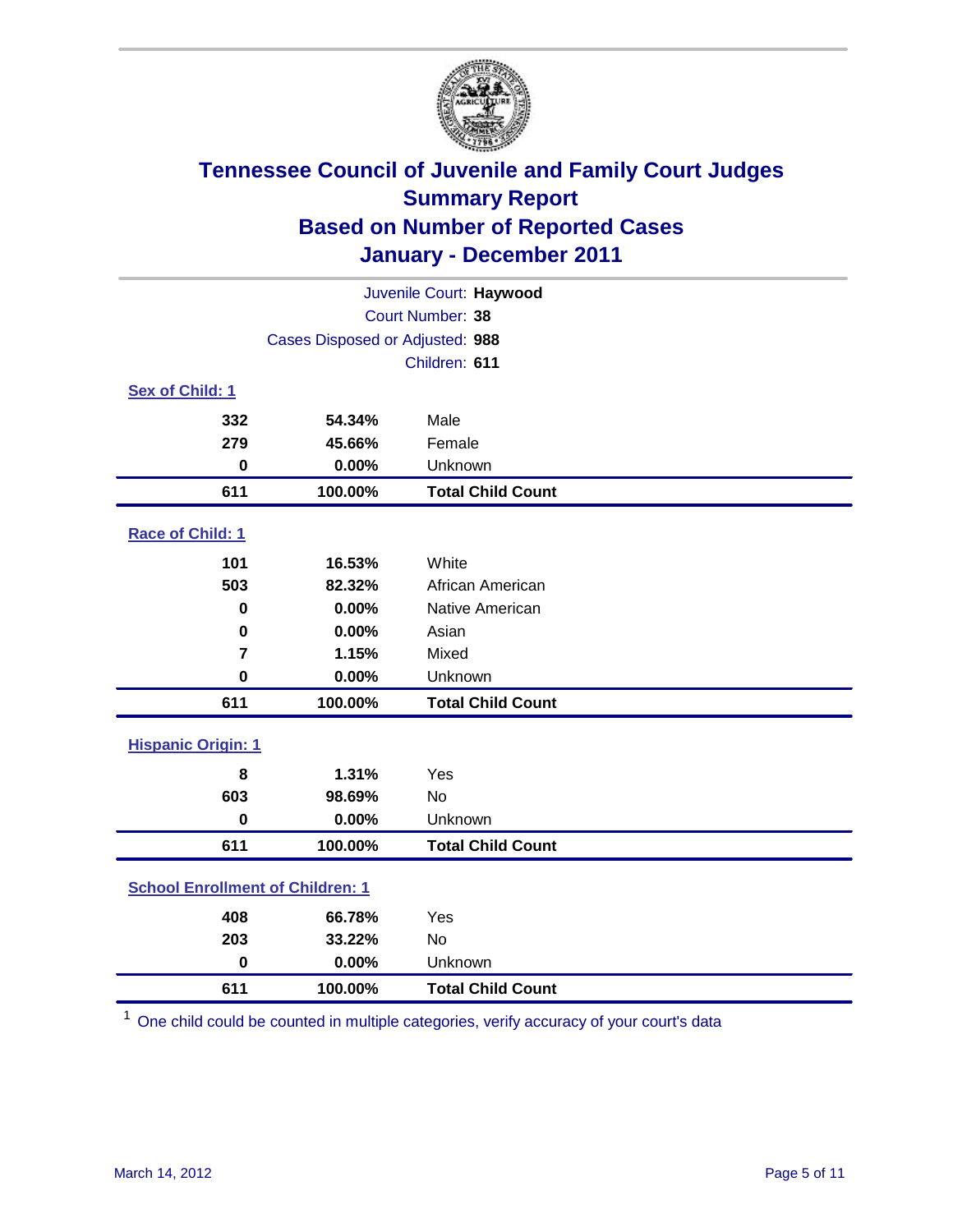

Court Number: **38** Juvenile Court: **Haywood** Cases Disposed or Adjusted: **988** Children: **611**

#### **Living Arrangement of Child at Time of Referral: 1**

| 611 | 100.00% | <b>Total Child Count</b>     |
|-----|---------|------------------------------|
| 0   | 0.00%   | Other                        |
| 0   | 0.00%   | Unknown                      |
| 47  | 7.69%   | Independent                  |
| 0   | 0.00%   | In an Institution            |
| 3   | 0.49%   | In a Residential Center      |
| 4   | 0.65%   | In a Group Home              |
| 10  | 1.64%   | With Foster Family           |
| 3   | 0.49%   | With Adoptive Parents        |
| 60  | 9.82%   | <b>With Relatives</b>        |
| 14  | 2.29%   | With Father                  |
| 445 | 72.83%  | With Mother                  |
| 10  | 1.64%   | With Mother and Stepfather   |
| 9   | 1.47%   | With Father and Stepmother   |
| 6   | 0.98%   | With Both Biological Parents |
|     |         |                              |

#### **Type of Detention: 2**

| 988              | 100.00%  | <b>Total Detention Count</b> |
|------------------|----------|------------------------------|
| $\boldsymbol{0}$ | $0.00\%$ | Other                        |
| 978              | 98.99%   | Does Not Apply               |
| $\bf{0}$         | $0.00\%$ | Unknown                      |
| 0                | 0.00%    | <b>Psychiatric Hospital</b>  |
| 0                | 0.00%    | Jail - No Separation         |
| 0                | $0.00\%$ | Jail - Partial Separation    |
| 0                | $0.00\%$ | Jail - Complete Separation   |
| 10               | 1.01%    | Juvenile Detention Facility  |
| 0                | $0.00\%$ | Non-Secure Placement         |
|                  |          |                              |

<sup>1</sup> One child could be counted in multiple categories, verify accuracy of your court's data

<sup>2</sup> If different than number of Cases (988) verify accuracy of your court's data.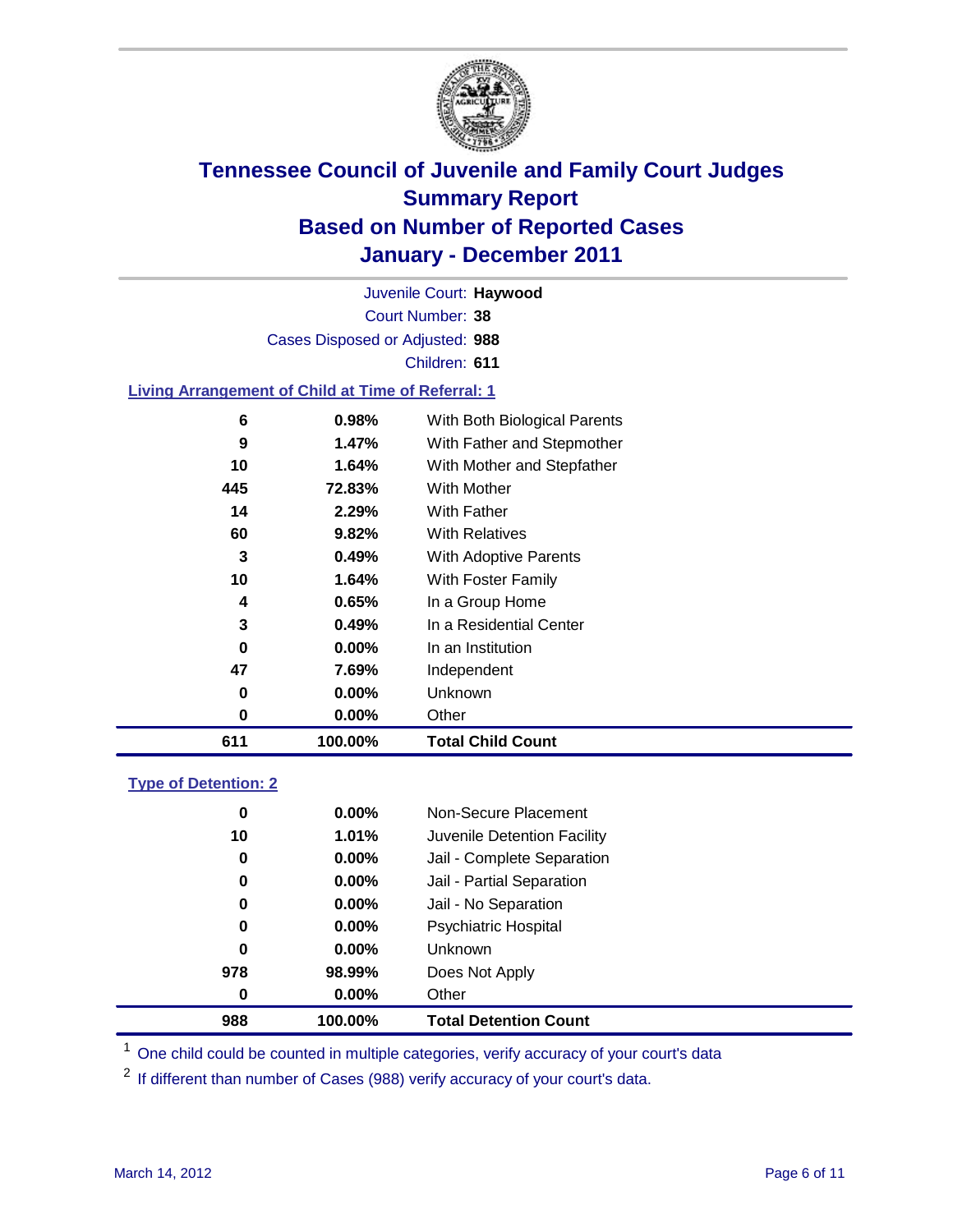

| Juvenile Court: Haywood                            |                                 |                                      |  |  |  |
|----------------------------------------------------|---------------------------------|--------------------------------------|--|--|--|
|                                                    | Court Number: 38                |                                      |  |  |  |
|                                                    | Cases Disposed or Adjusted: 988 |                                      |  |  |  |
|                                                    |                                 | Children: 611                        |  |  |  |
| <b>Placement After Secure Detention Hearing: 1</b> |                                 |                                      |  |  |  |
| $\mathbf 2$                                        | 0.20%                           | Returned to Prior Living Arrangement |  |  |  |
| 5                                                  | 0.51%                           | Juvenile Detention Facility          |  |  |  |
| $\bf{0}$                                           | 0.00%                           | Jail                                 |  |  |  |
| 1                                                  | 0.10%                           | Shelter / Group Home                 |  |  |  |
| $\bf{0}$                                           | 0.00%                           | <b>Foster Family Home</b>            |  |  |  |
| 0                                                  | 0.00%                           | Psychiatric Hospital                 |  |  |  |
|                                                    | 0.10%                           | Unknown                              |  |  |  |
| 978                                                | 98.99%                          | Does Not Apply                       |  |  |  |
| 1                                                  | 0.10%                           | Other                                |  |  |  |
| 988                                                | 100.00%                         | <b>Total Placement Count</b>         |  |  |  |
| <b>Intake Actions: 2</b>                           |                                 |                                      |  |  |  |
|                                                    |                                 |                                      |  |  |  |
| 1,119                                              | 95.64%                          | <b>Petition Filed</b>                |  |  |  |
| 31                                                 | 2.65%                           | <b>Motion Filed</b>                  |  |  |  |
| 20                                                 | 1.71%                           | <b>Citation Processed</b>            |  |  |  |
| 0                                                  | 0.00%                           | Notification of Paternity Processed  |  |  |  |
| $\bf{0}$                                           | 0.00%                           | Scheduling of Judicial Review        |  |  |  |
| 0                                                  | 0.00%                           | Scheduling of Administrative Review  |  |  |  |
| 0                                                  | 0.00%                           | Scheduling of Foster Care Review     |  |  |  |
| 0                                                  | 0.00%                           | Unknown                              |  |  |  |
| 0                                                  | 0.00%                           | Does Not Apply                       |  |  |  |
| 0                                                  | 0.00%                           | Other                                |  |  |  |
| 1,170                                              | 100.00%                         | <b>Total Intake Count</b>            |  |  |  |

<sup>1</sup> If different than number of Cases (988) verify accuracy of your court's data.

<sup>2</sup> If different than number of Referral Reasons (1170), verify accuracy of your court's data.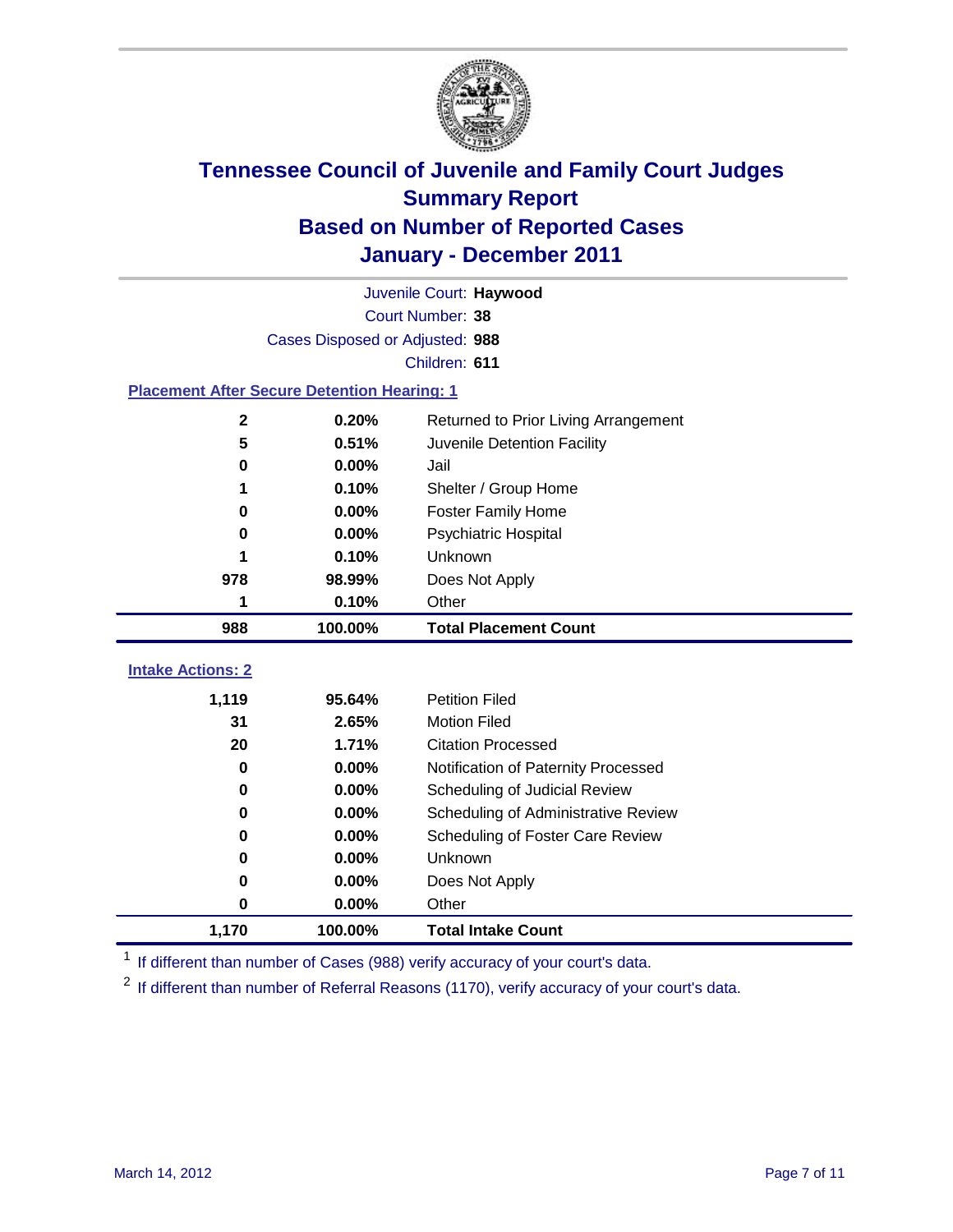

Court Number: **38** Juvenile Court: **Haywood** Cases Disposed or Adjusted: **988** Children: **611**

### **Last Grade Completed by Child: 1**

| 159          | 26.02%  | Too Young for School     |
|--------------|---------|--------------------------|
| 27           | 4.42%   | Preschool                |
| 37           | 6.06%   | Kindergarten             |
| 21           | 3.44%   | 1st Grade                |
| 28           | 4.58%   | 2nd Grade                |
| 30           | 4.91%   | 3rd Grade                |
| 18           | 2.95%   | 4th Grade                |
| 21           | 3.44%   | 5th Grade                |
| 29           | 4.75%   | 6th Grade                |
| 40           | 6.55%   | 7th Grade                |
| 37           | 6.06%   | 8th Grade                |
| 39           | 6.38%   | 9th Grade                |
| 39           | 6.38%   | 10th Grade               |
| 32           | 5.24%   | 11th Grade               |
| 48           | 7.86%   | 12th Grade               |
| 0            | 0.00%   | Non-Graded Special Ed    |
| $\mathbf{2}$ | 0.33%   | <b>GED</b>               |
| 4            | 0.65%   | Graduated                |
| 0            | 0.00%   | Never Attended School    |
| 0            | 0.00%   | Unknown                  |
| $\bf{0}$     | 0.00%   | Other                    |
| 611          | 100.00% | <b>Total Child Count</b> |
|              |         |                          |

### **Enrolled in Special Education: 1**

| 611 | 100.00%  | <b>Total Child Count</b> |  |
|-----|----------|--------------------------|--|
| 0   | $0.00\%$ | Unknown                  |  |
| 603 | 98.69%   | No                       |  |
| 8   | 1.31%    | Yes                      |  |
|     |          |                          |  |

One child could be counted in multiple categories, verify accuracy of your court's data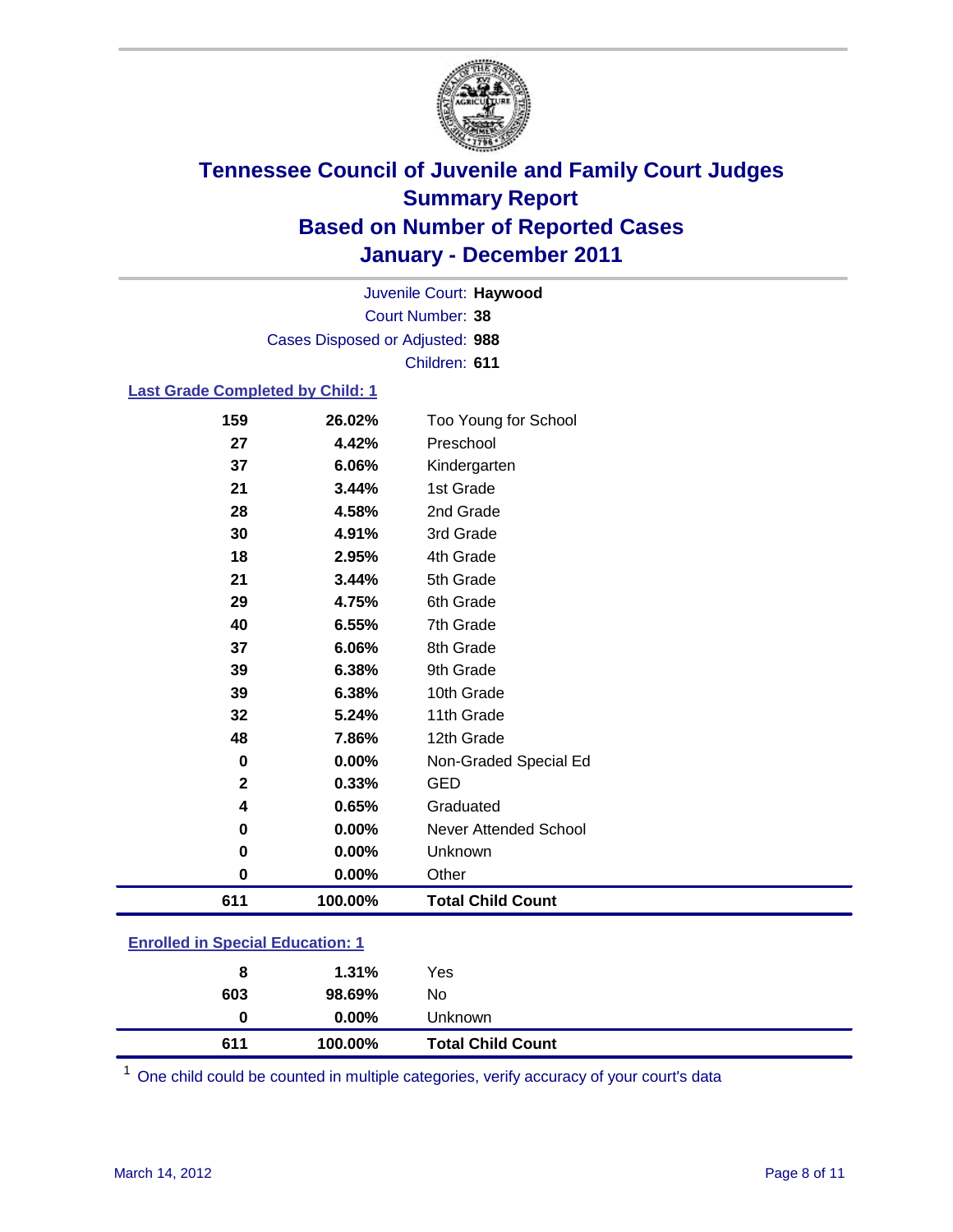

|                              | Juvenile Court: Haywood         |                           |  |  |
|------------------------------|---------------------------------|---------------------------|--|--|
|                              |                                 | <b>Court Number: 38</b>   |  |  |
|                              | Cases Disposed or Adjusted: 988 |                           |  |  |
|                              |                                 | Children: 611             |  |  |
| <b>Action Executed By: 1</b> |                                 |                           |  |  |
| 1,170                        | 100.00%                         | Judge                     |  |  |
| 0                            | $0.00\%$                        | Magistrate                |  |  |
| 0                            | $0.00\%$                        | <b>YSO</b>                |  |  |
| 0                            | 0.00%                           | Other                     |  |  |
| 0                            | 0.00%                           | Unknown                   |  |  |
| 1,170                        | 100.00%                         | <b>Total Action Count</b> |  |  |

### **Formal / Informal Actions: 1**

| 31    | 2.65%    | Dismissed                                        |
|-------|----------|--------------------------------------------------|
| 5     | 0.43%    | Retired / Nolle Prosequi                         |
| 148   | 12.65%   | <b>Complaint Substantiated Delinquent</b>        |
| 14    | 1.20%    | <b>Complaint Substantiated Status Offender</b>   |
| 0     | $0.00\%$ | <b>Complaint Substantiated Dependent/Neglect</b> |
| 0     | $0.00\%$ | <b>Complaint Substantiated Abused</b>            |
| 0     | $0.00\%$ | <b>Complaint Substantiated Mentally III</b>      |
| 0     | $0.00\%$ | Informal Adjustment                              |
| 0     | $0.00\%$ | <b>Pretrial Diversion</b>                        |
| 0     | $0.00\%$ | <b>Transfer to Adult Court Hearing</b>           |
| 0     | $0.00\%$ | Charges Cleared by Transfer to Adult Court       |
| 883   | 75.47%   | Special Proceeding                               |
| 0     | $0.00\%$ | <b>Review Concluded</b>                          |
| 89    | 7.61%    | Case Held Open                                   |
| 0     | $0.00\%$ | Other                                            |
| 0     | $0.00\%$ | <b>Unknown</b>                                   |
| 1,170 | 100.00%  | <b>Total Action Count</b>                        |

<sup>1</sup> If different than number of Referral Reasons (1170), verify accuracy of your court's data.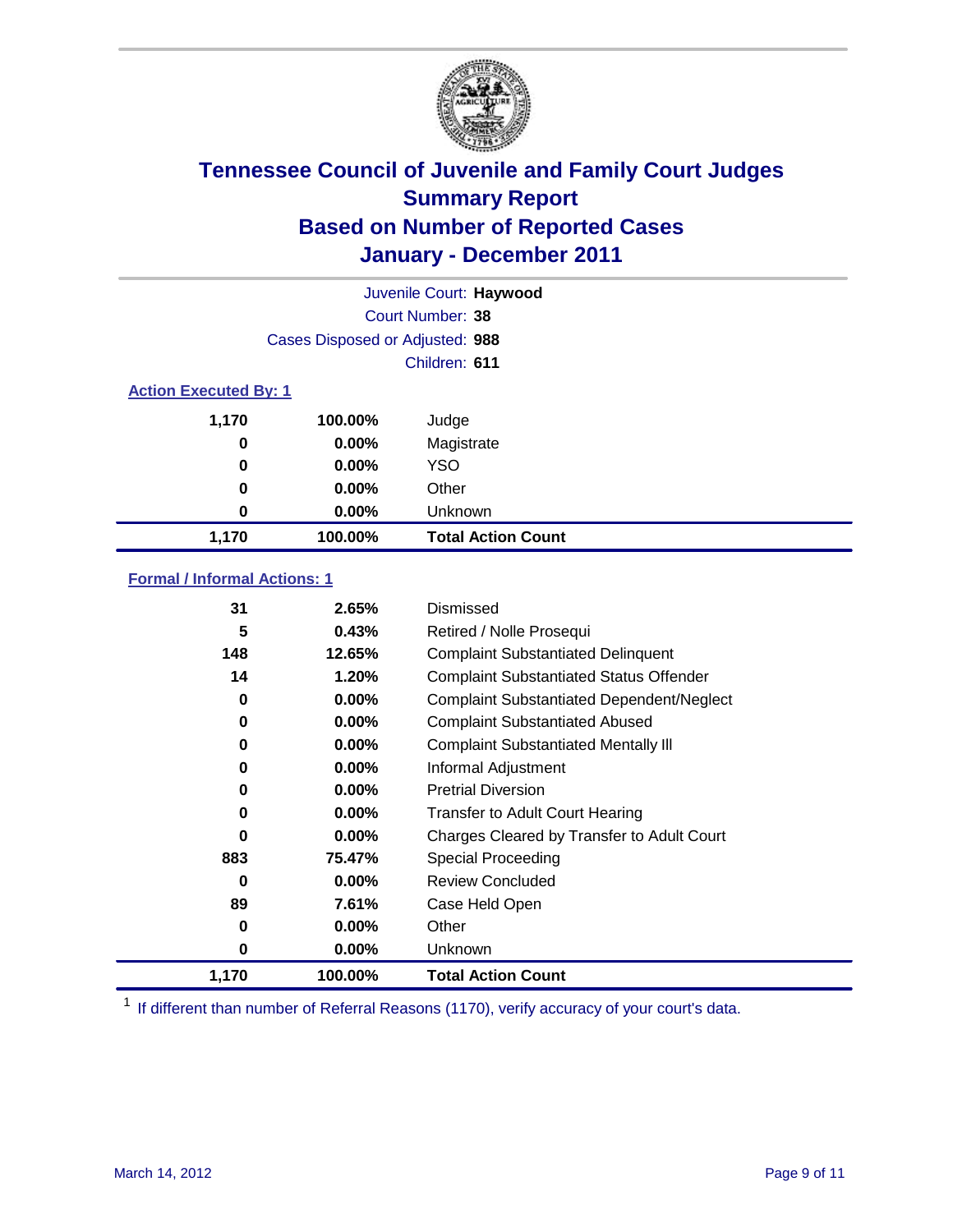

|                       |                                 | Juvenile Court: Haywood                               |
|-----------------------|---------------------------------|-------------------------------------------------------|
|                       |                                 | Court Number: 38                                      |
|                       | Cases Disposed or Adjusted: 988 |                                                       |
|                       |                                 | Children: 611                                         |
| <b>Case Outcomes:</b> |                                 | There can be multiple outcomes for one child or case. |
| 107                   | 8.76%                           | <b>Case Dismissed</b>                                 |
| 20                    | 1.64%                           | Case Retired or Nolle Prosequi                        |
| 0                     | 0.00%                           | Warned / Counseled                                    |
| 555                   | 45.45%                          | <b>Held Open For Review</b>                           |
| 34                    | 2.78%                           | Supervision / Probation to Juvenile Court             |
| 0                     | 0.00%                           | <b>Probation to Parents</b>                           |
| 1                     | 0.08%                           | Referral to Another Entity for Supervision / Service  |
| 1                     | 0.08%                           | Referred for Mental Health Counseling                 |
| $\mathbf 2$           | 0.16%                           | Referred for Alcohol and Drug Counseling              |
| 0                     | 0.00%                           | <b>Referred to Alternative School</b>                 |
| 0                     | 0.00%                           | Referred to Private Child Agency                      |
| 2                     | 0.16%                           | Referred to Defensive Driving School                  |
| 0                     | 0.00%                           | Referred to Alcohol Safety School                     |
| 1                     | 0.08%                           | Referred to Juvenile Court Education-Based Program    |
| 3                     | 0.25%                           | Driver's License Held Informally                      |
| 0                     | 0.00%                           | <b>Voluntary Placement with DMHMR</b>                 |
| 3                     | 0.25%                           | <b>Private Mental Health Placement</b>                |
| 0                     | 0.00%                           | <b>Private MR Placement</b>                           |
| 0                     | 0.00%                           | Placement with City/County Agency/Facility            |
| 0                     | 0.00%                           | Placement with Relative / Other Individual            |
| 80                    | 6.55%                           | Fine                                                  |
| 0                     | 0.00%                           | <b>Public Service</b>                                 |
| 14                    | 1.15%                           | Restitution                                           |
| 0                     | 0.00%                           | <b>Runaway Returned</b>                               |
| 0                     | 0.00%                           | No Contact Order                                      |
| 0                     | 0.00%                           | Injunction Other than No Contact Order                |
| 0                     | 0.00%                           | <b>House Arrest</b>                                   |
| 0                     | 0.00%                           | <b>Court Defined Curfew</b>                           |
| 0                     | 0.00%                           | Dismissed from Informal Adjustment                    |
| 0                     | 0.00%                           | <b>Dismissed from Pretrial Diversion</b>              |
| 0                     | 0.00%                           | Released from Probation                               |
| 0                     | 0.00%                           | <b>Transferred to Adult Court</b>                     |
| 0                     | $0.00\%$                        | <b>DMHMR Involuntary Commitment</b>                   |